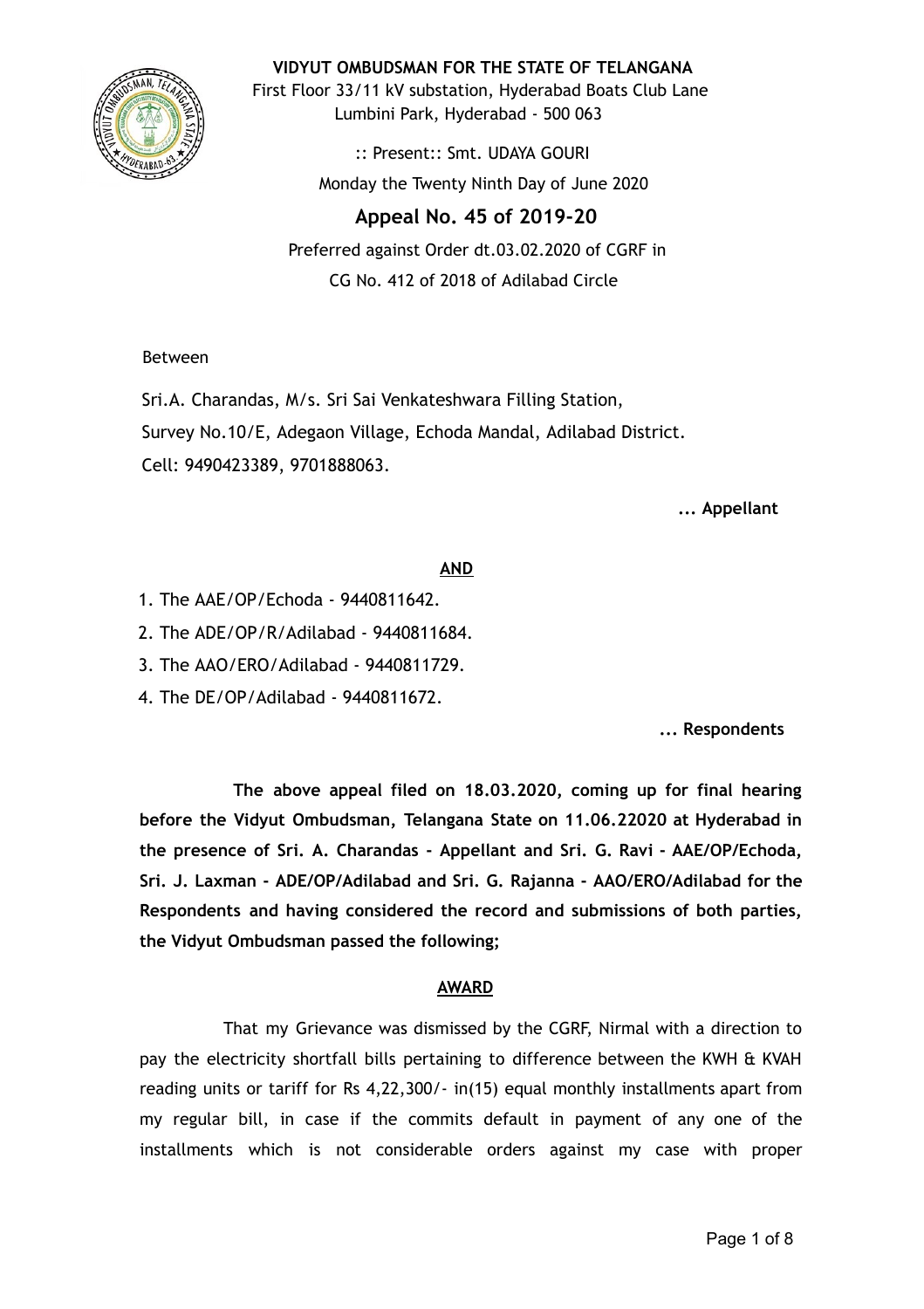examination of records and grievances.

It is also advised by the CGRF-II Nirmal to appeal the vidyut oMbudsman if the orders were not aggrieved within the 45 days from the date of receipt of the orders issued ide reference above 2nd cited.

Since in view of the above CGRF orders against my case of grievance; it is to submit in pursuance with the monthly bills particulars and in connection with the internal audit finding shortfall statement and dwith my several written and personal grievance petry=tions, I am herewith submitting my omissions cum appeal against the orders with following submission to your kind authority for examination that.

- a. The Individual authorities of concerned NPDCL Echoda, adilabad not having provided me the actual authorised cum authentic MRI reading bill particulars against the service No.095800084. After several my personal and written representation the concerned authority has provided the un authorised shortfall difference statement which has been found out by the internal audit authorities which is not the correct.
- b. Moreover the concerned authority had charged additional KVAH units 839 per each month from April, 2011 to may ,2016 irrespectively and without actual MRI readings against the KWH opening and closing readings.
- c. Whereas verification and examining my KWH previous reading bills and bills of may 2016 and june, 2016 of KVAH there were only readings consumptions difference is around 50 to 100 below units, in which basis the additional KVAH readings units raised are not clearly redressed which were also not in connection with the MRI reading.
- d. It is there department lack of negligence to not changed the tariff for which I shall made lot of physical and mental harassment thereby concerned and further it is also submit that for the period of 2011 to 2016 pertain to the kVAH I have been charges the additional charges amount wheres I have paid my regular KWH bills.
- e. To issue the necessary orders to concerned authorities to provide the authentic cum authorities actual MRI readings of KVAH from April,2011 to may 2016.
- f. It is also requested that if there were any difference in between KWH and KVAH units the amount may be exempted for which it is thereby the department lack of negligence as far.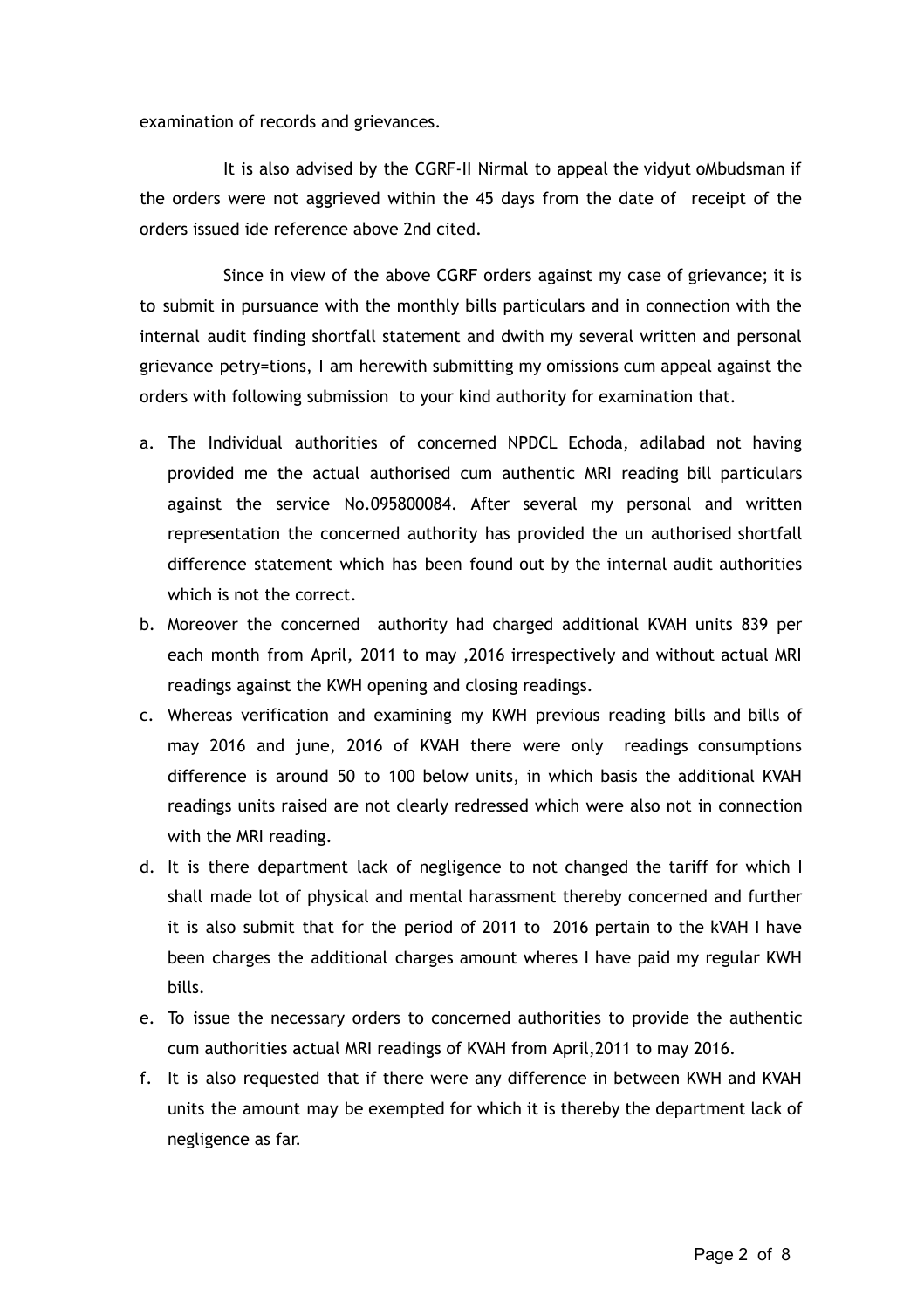- g. Issue the standard orders to the concerned authorities not to suspend disconnect the supply service until redressal of the payments/grievances issue.
- h. Requested for issuing the necessary orders not to be raised the additional charges and the paid additional charges may be adjusted in further bills until redressal of grievances.
- i. It is further to submit in keeping view of the power factor calculated with support of individual experts as certain the details of monthly average power factor of kWH and KVAH is found and submitted for kind intervention and examination as detailed below.
	- a. KWH 08/2006 to 03/2011 for 56 months with average power factor@ 1.00.
	- b. KWH 04/2011 to 05/2016 for 62 months with average power factor@ 0.61.
	- c. KWH 06/2016 to 01/2020 for 44 months with average for power factor@ 0.80

I beg to convey to your authority that the charge amount of Rs 4,22,300 was net genuine and was added without any MRI. So I request to provide the KVAH monthly charges from 2011 to 2016 or if power factors were calculated may be considered and adjusted with my already paid bills without any further charges.

# **2. Written submission of AAO/ERO/TSNPDCL/ADILABAD:**

It is to submit that chairperson , CGRF issued orders to the consumer to proceed to Vidyut Ombudsman for the State of Telangana Hyderabad and as per the reference 2nd cited, the details case history of the service is furnished here for the kind consideration and the load of SC.No 0958 00084 Adegaon B (Vg) Echoda section cat-II name of the service is M/s Sri Sai Venkateshwara filling station HP Limited is above 10 KW i.e 25 KW/HP as per the rules of TSNPDCL the meters has installed to the service on 11.07.2006, the billing was also done on the bases of KWH reading and the same was issued to the consumer. But in the year 2011 the internal audit has revised the rules and as per the rules is the load is more than 10 KW and when the CT meter was fixed the billig has to be done as per the KVAH reading and not the KWH reading. But in this case the billing has taken place KWH instead of KVAH reading. In this regard it is brought to your kind notice that the Corporate Office Warangal has intimated that the proposal for withdrawn of shortfall pointed out by the internal Audit in inspection report of 05/2015 is examined and issued instruction to ERO Adilabad to withdrawn the capacitor surcharge and raise the shortfall in respect of which difference of below 100 units between KWH and KVAH readings vide Memo No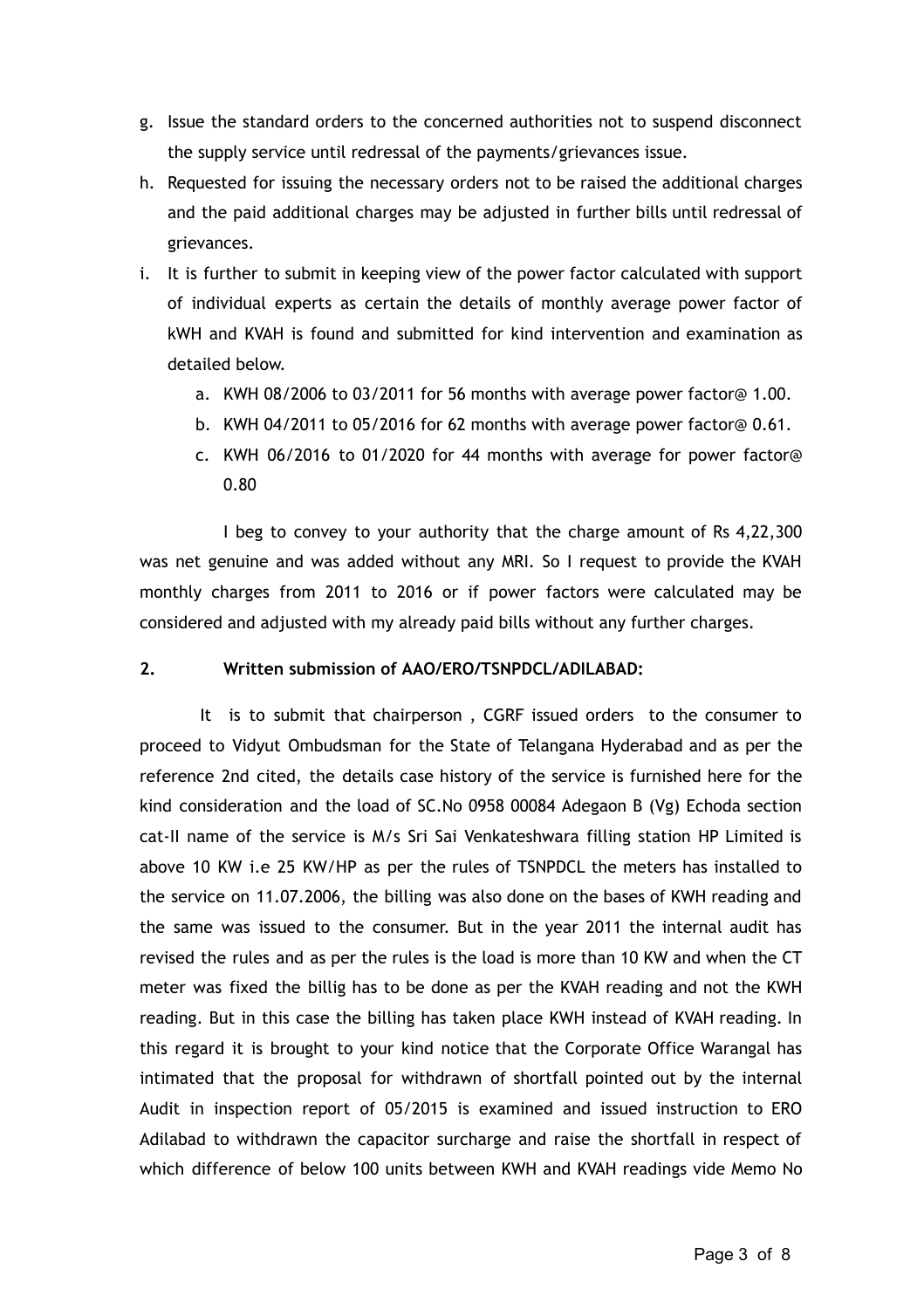GM(A)/AO(A)/NPDCL/WGL/AAO(III)/D.No.999/17, Dt:06.09.2017 based on instruction this office has raised the shortfall fro and amount of Rs.422300/- for this service and the same has included in the CC charges with debit JE in the month of september,2017 and at the same time as per the instruction of Corporate Office warangal the short fall towards capacitor surcharge for and amount of Rs.45826/- is withdrawn in the month of september 2017 duly crediting the said amount to the service with credit JE in the month of september 2017 and the same was intimated to the corporate office warangal. Further more it is so submit that the consumer is paying the CC charges but he is not arranging the short fall till to date.The billing is done on KVAH readings only.A copy of the case history is enclosed here with fro kind perusal and for taking further necessary action.

# **3. Rejoinder by appellant:**

**i.** It is submitted before the Hon'ble Vidyut Ombudsman, Hyderabad, with a request to may kindly be glanced my previous detailed written petition cum grievance to reviewing and dismissing the certain billing charges which had have not been inadequate with compare to the authentic actual MRI reading of KVAH and in par with the power factor were calculated.

ii. Accordingly I have been directed during the personal hearing held on 27.05.2020 by The Hon'ble Vidyut ombudsman to submitting the re written submitted against the AAO/ERO/Adilabad report of appeal vide above reference 4th cited and to be appear before the chair on 4.06.2020.

iii. Since in connection with AAO/ERO/Adilabad report, it is brought to convey your kind authority that AAO/ERO/Adilabad has started to submitted only the basic particulars which were I have already been submitted his authority of ombudsman that;

- a. The meter has installed on 11.7.2006 and billing was done based on KWH reading.
- b. And from 2011 the billing has to be done bases of KVAH as per the internal audit rules.
- c. But in case the billing was done KWH instead of KVAH reading.
- d. The shortfall of billing was pointed out by the internal audit inspection report.
- e. Corporate office warangal issued instruction to ERO adilabad to withdraw the capacitors surcharge and raise the shortfall in respect of which difference of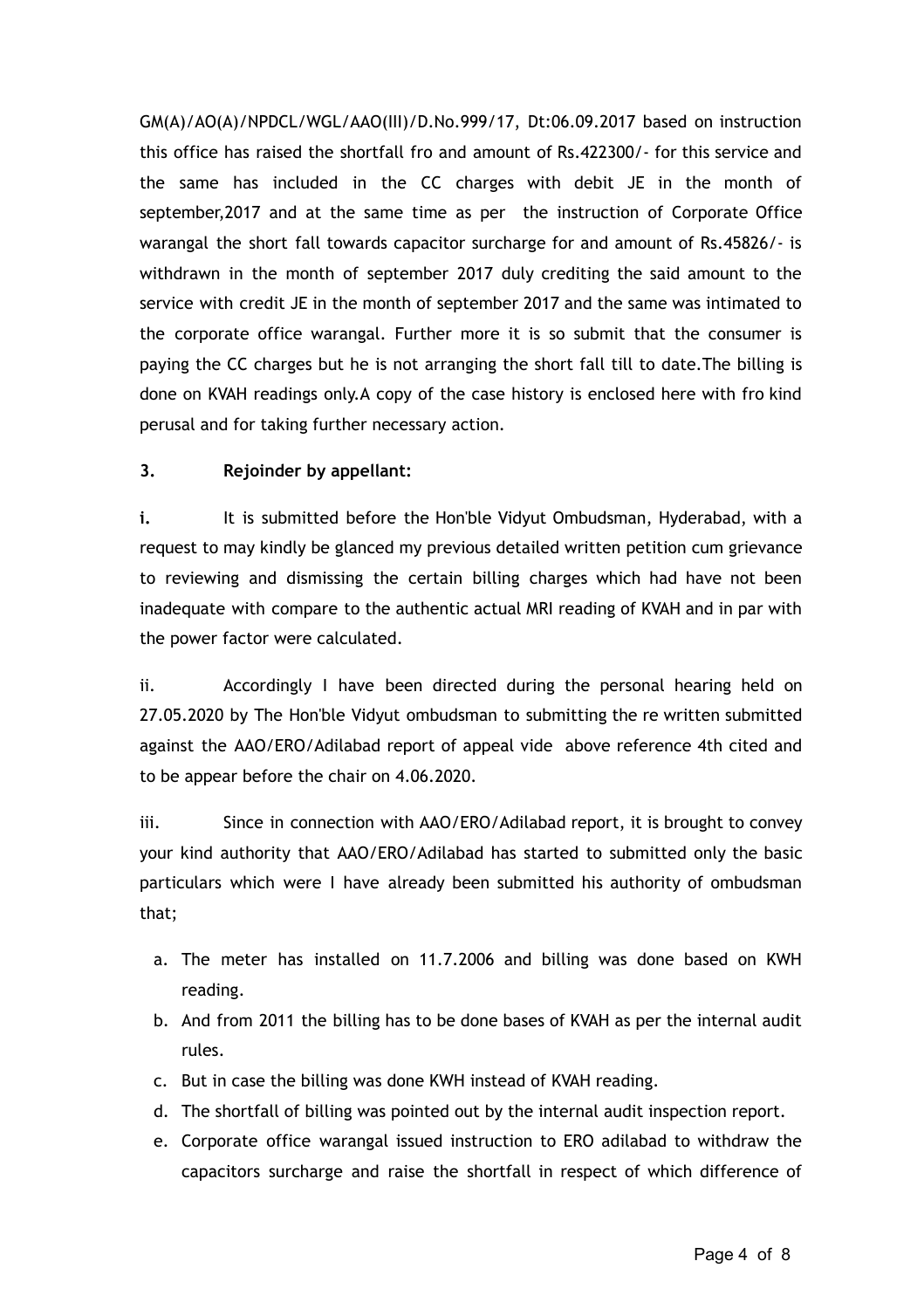below 100 units between KWH and KVAH readings vide memo No GM(A)/AO(A)/NPDCL/WGL/AAO(III)/D.NO999/17 DT 6.9.2017.

- f. Raised shortfall amount Rs 4223000 for this service.
- g. Surcharge amount Rs 45826/- which was withdrawn in the month of 09/17.
- h. Paying CC charges but still pending of shortfall till to date.

iv. But, so far of my painful circumstance with regards to shortfall pendings billing amounts there were not been examined or clarifilled my grievance or requisitions were being submitted by me in the previous detailed written submission neither providing the authentic MRI reading of KVAH from april 2011, charging additional KVAH units i.e 839 per each month from 4/11 to 5/16 considering my power factor calculation readings which were below average of 1.00 for 08/2006 to 05/2016 of KWH and 06/2016 to till month of 01/2020 of KVAH and nor examined opening readings to be 181650 fro arriving 183529 and 1879 units of KVAH.

v. Further i request to submit the monthly KVAh readings since from date of release, In accordance with AAO/ERO/Adilabad report wherein it was stated that the billing done as per KVAH readings only.

vi. I therefore once again request the Hon'ble Ombudsman to review the application with my detailed submission and issuing the further in this regard orders without paying any further charges of shortfall under consideration.

## **Heard both sides**

#### **Issues**

4. In the face of the averments by both sides, the following issues are framed:-

1. Whether the short billing is in accordance with the statute?

2. Whether the assessed amount is correct or to be revised?

3. To what relief?

## **Issues 1 & 2**

5. The Appellant Sri. A. Charandas is having a service connection 095800084 for his filling station, Sri Sai Venkateshwara Filling Station, at Echoda, under LT Category- II with a contracted load of 25 HP. The dispute is on the demand raised by the Respondents over difference of units 51,125 between KWH and KVAH readings for the period from 4/2011 to 5/2016 for an amount of Rs 4,22,300/-. The demand was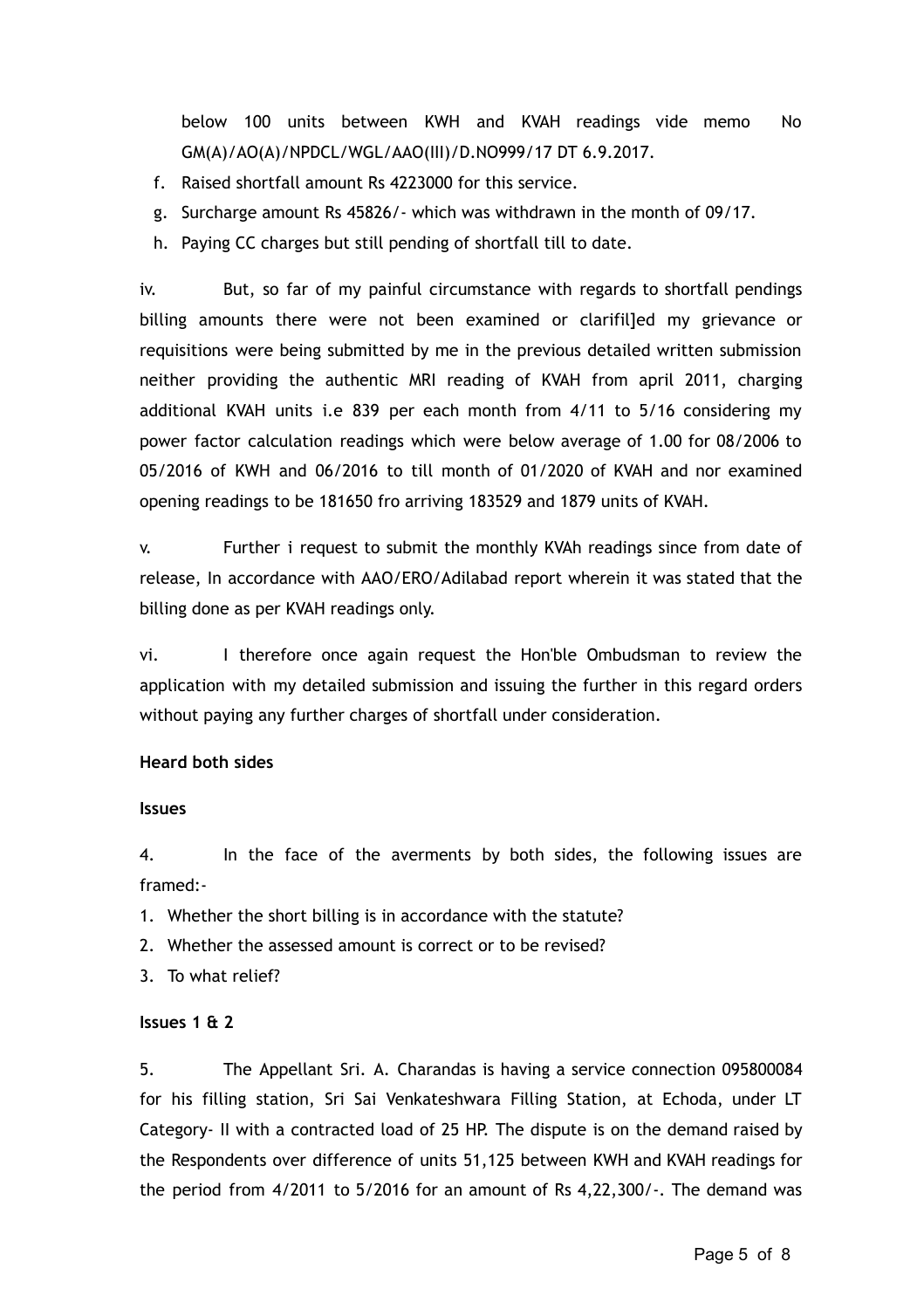raised, vide Memo No. GM(A)/AO(A)/NPDCL/WGL/AAO(III)/D.No.999/2017 dt.06.09.2017, wherein Corporate Office, Warangal, directed the ERO/Adilabad to raise the shortfall amount of Rs 4,22,300/-. Subsequently the amount was raised in the CC bill for the month of September'2017.

The Appellant opposed the raised demand stating that there is no authenticity to show the difference of units between KWH and KVAH of 51,125 and the Respondents failed to show any evidence such as MRI readings even after the repeated request put on by him. That the Respondents has vaguely arrived at 839 units per month from April'2011 to May'2016 without verifying actual MRI readings. He has justified his claim with comparison of average power factor (which is KW/KVAH) evaluated in three different spell from the date of release of service connection, first spell before the dispute period i.e. 08/2006 to 03/2011 for 56 months, where the PF is unity (1.00), second spell during the dispute period 4/2011 to 5/2016 for 61 months, the average power factor is 0.61 and third spell after disputed period 06/2016 to 01/2020 for 44 months with an average power factor of 0.89. He claimed that the assessment of 839 monthly units during the disputed period is wrong, as the P.F before is 1.00, during the dispute period P.F is 0.61 and after starting of KVAH billing is 0.89. Taking cue of this difference, Appellant held that the Assessment is unrealistic as the least P.F value of 0.61 was reflected during the assessment period claiming abnormal amounts levying a burden on them. That it is the negligence of the Respondents that they have not carried out KVAH billing as required and hence the amount has to be withdrawn along with the additional charges raised.

6. The Respondents held that the shortfall amount was raised in view of the internal audit, based on the Clause Part B - LT Tariffs, LT Category- II, Sub Clause Notes (4) of Tariff Order for the FY 2011-12, which envisages KVAH billing in place of KWH billing for computation of energy charges and removing the existing applicable power factor penalty w.e.f. 01.04.2011, for all the HT consumers and LT consumers for whom trivector meters have been provided for. The change in KVAH billing mandated in the Tariff Order was not affected by the Respondents from Apr'2011, affected only after the discovery of the irregularity during the internal audit in 2015. However, the KVAH billing was started from June'2016 with initial reading of 181650 with consumption of 1879 units of KVAH closing reading of 183529.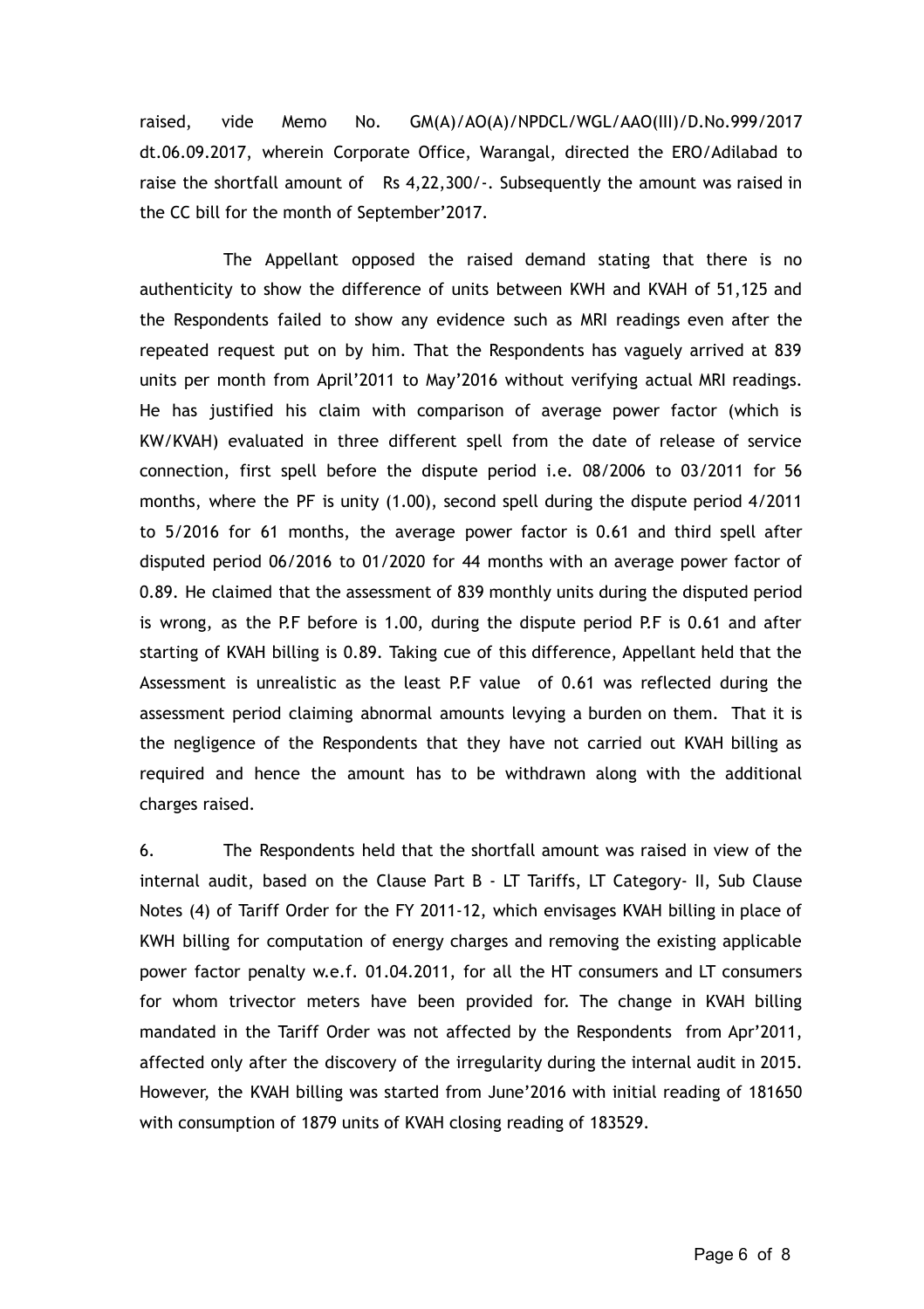7. As mandated under Tariff Orders, when the Appellant load is more than 10 KW, here in this case the load is 25 KW/HP, having a trivector meter capable of recording KVAH units, the billing ought to have been under KVAH units. There is no doubt that the provisions of the Tariff Order under Clause Part B - LT Tariffs, LT Category- II, Sub Clause Notes (4) of Tariff Order for the FY 2011-12, legitimates the action of the Respondents over raising of the shortfall amount with difference of units between KWH and KVAH units, but there is negligence also on the part of the Respondents over not implementing the change in computation of units in KVAH units in place of KWH units, w.e.f.01.04.2011. The demand of the Appellant to provide MRI data may be legitimate, but the limitation of restoring the vast data for such a long period is technically not possible. However the KVAH reading recorded in the meter until June'2016, itself shows the actual KVAH units consumed right from the date of release of the meter, which cannot be denied.

#### **Assessment of shortfall units:-**

As per the statement provided by the Respondents showing the KWH and KVAH difference units, in total of 51,176 units with 839 average monthly KVAH units from April'2011 to May'2016 were levied. The difference of units so arrived is 132353 KWH reading minus 183529 KVAH reading. There is no discrepancy in terms of the period of assessment for short billing, but the difference units of 51,176 is wrongly taken for the period April,2011 to May'2016, since the KVAH reading 183529 recorded in June'2016 covers the consumption for the whole period right from the date of release of the service connection i.e. July'2006, in other words the computed 51,176 difference units between KWH and KVAH pertains to the period from July'2006 to May'2016(179 months) and not for the short billed period as claimed by the Respondents i.e. from April'2011 to May,2016. The said 51,176 KVAH units is a combination of period before April'2011 and after, upto June-2016, prior to Apr'2011 period KVAH billing is not mandatory. The said billing came into existence in April'2011, prior to that KWH billing was in force as per the Tariff Order issued from time to time. Hence the assessment of short billing is subjected to further revision computing the average units as following:-

| Total difference between KWH & KVAH units             | - 51,176 Units                                 |
|-------------------------------------------------------|------------------------------------------------|
| Total period of recording the difference 51,176 units | - 179 Months (July 2006)<br>2006 to May, 2016) |
| Average KVAH units per month                          | $-51176 \div 179 = 286$ Units                  |